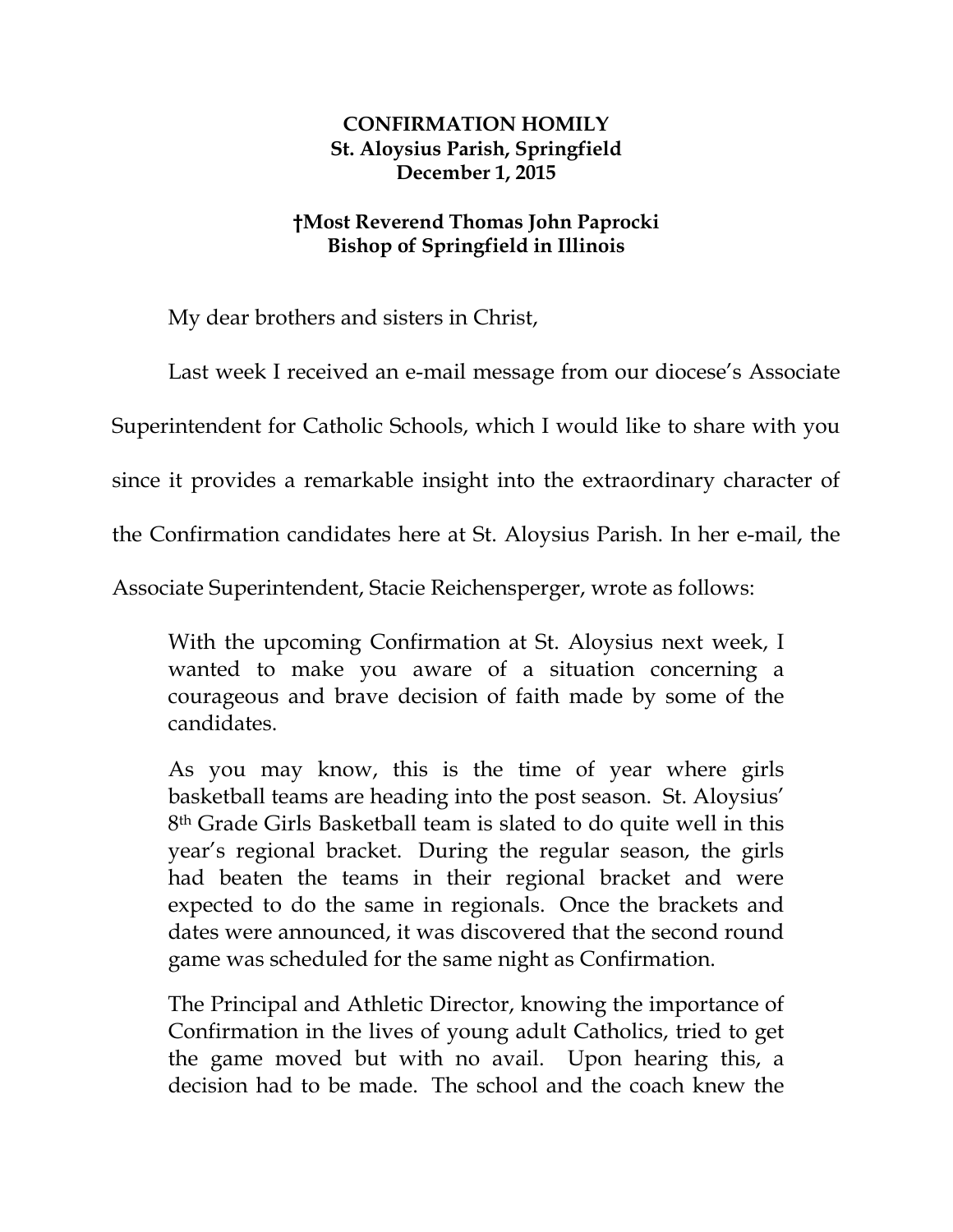right decision, but the school also wanted the decision to come from the girls for this situation is exactly the type of decision a Catholic adult would be faced with throughout their lives.

The Interim Principal, Marianne Stremsterfer and the Junior High Religion Teacher, Deanna Reavis, brought the girls together and discussed with them that this is the time to realize how important it is to become an adult in the church and a soldier in Christ. It was also discussed with the girls about making a decision that would support their faith now and in the future, a concept the girls had been discussing during their preparation for Confirmation. After the discussion, it was suggested the girls take a walk around the school to think about their decision. The girls asked if they could go as a group to the new school chapel instead.

Once in the chapel, the girls begin an impromptu prayer service asking for guidance in this situation and for their intentions. Upon leaving the chapel, the girls informed the Principal they had decided they would not be participating in the regional game so they could participate in their Confirmation. They had also decided, along with the principal, that they would offer up prayers for the other regional players during their Confirmation.

As a side note, the St. Aloysius girls basketball team is a coop team with Cathedral Grade School. After hearing about the situation, the  $5<sup>th</sup>$  and  $6<sup>th</sup>$  grade girls basketball players from Cathedral have volunteered to play in place of the St. Aloysius 8<sup>th</sup> grade girls during the second round of regionals.

I apologize for the length of this email but this is such a wonderful example of what our schools are about and how we are preparing our students for adulthood in the Catholic Church. I just wanted to let you know the special and courageous decision of faith that these girls made before being Confirmed.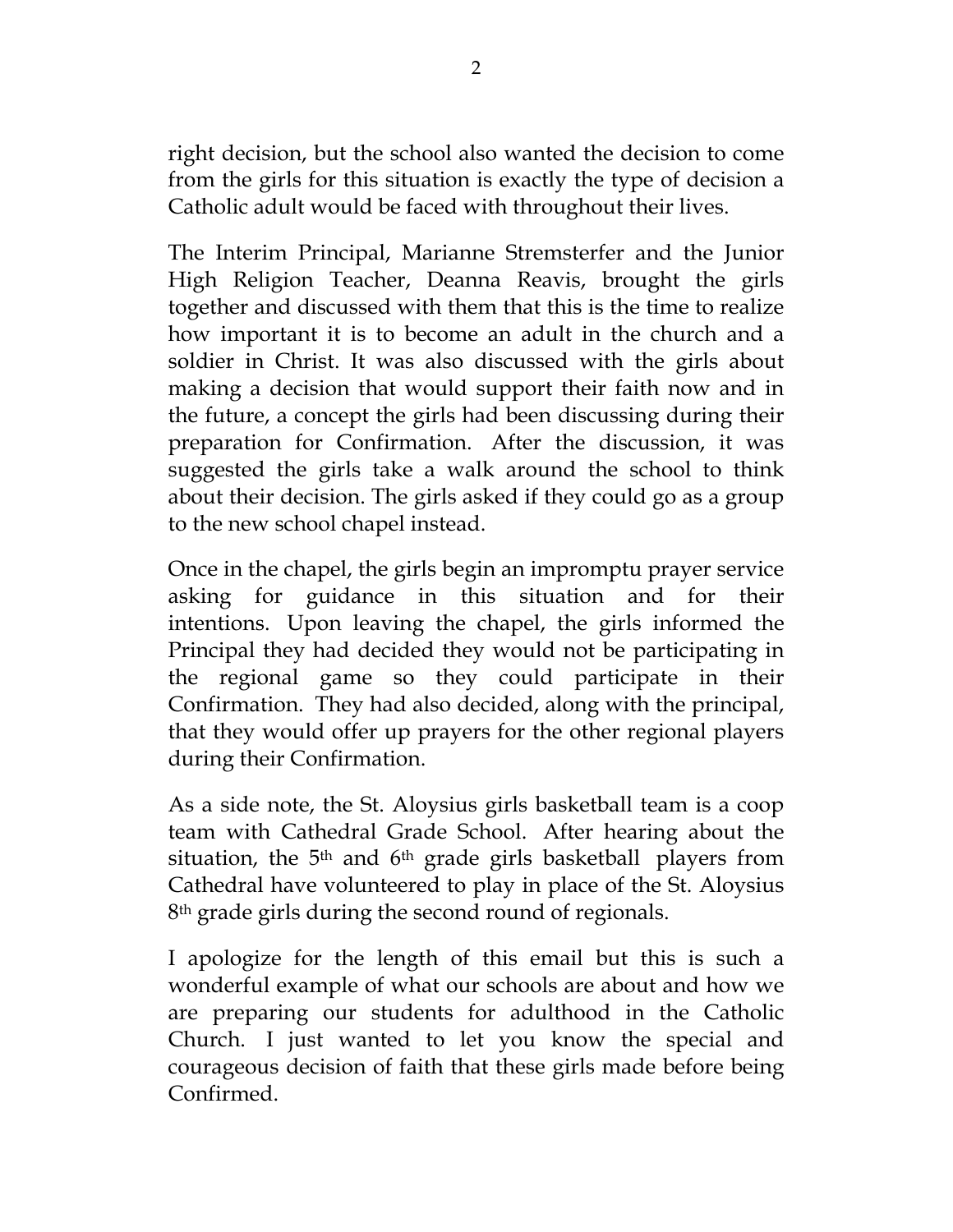I have shared this e-mail message with all of you because I also wanted to bring to light a hidden example of courageous sacrifice for the faith that would otherwise have remained largely unknown behind the scenes. I also wanted to tell you about this because, in fact, these five girls are not here tonight but are instead playing in their regional basketball game after all, so I wanted to explain how that came about as well.

 You see, when I received the e-mail from our Associate Superintendent, I was very moved that these young women would make such a mature decision of faith, especially since I love sports myself and I know how significant a playoff game can be. But I was also reminded of the story in the Bible about Abraham being tested by God, who asked Abraham to sacrifice his own beloved son, Isaac, as a burnt offering to God. Abraham immediately prepares to obey, but at the last moment an angel of the Lord stops the sacrifice, commanding Abraham with these words: "Do not lay your hand on the boy. Do not do the least thing to him. For I know now that you fear God, since you did not withhold from me your son, your only one" (Genesis 22:12). In the end, God did not require Abraham actually to carry out the sacrifice, since the Lord was satisfied simply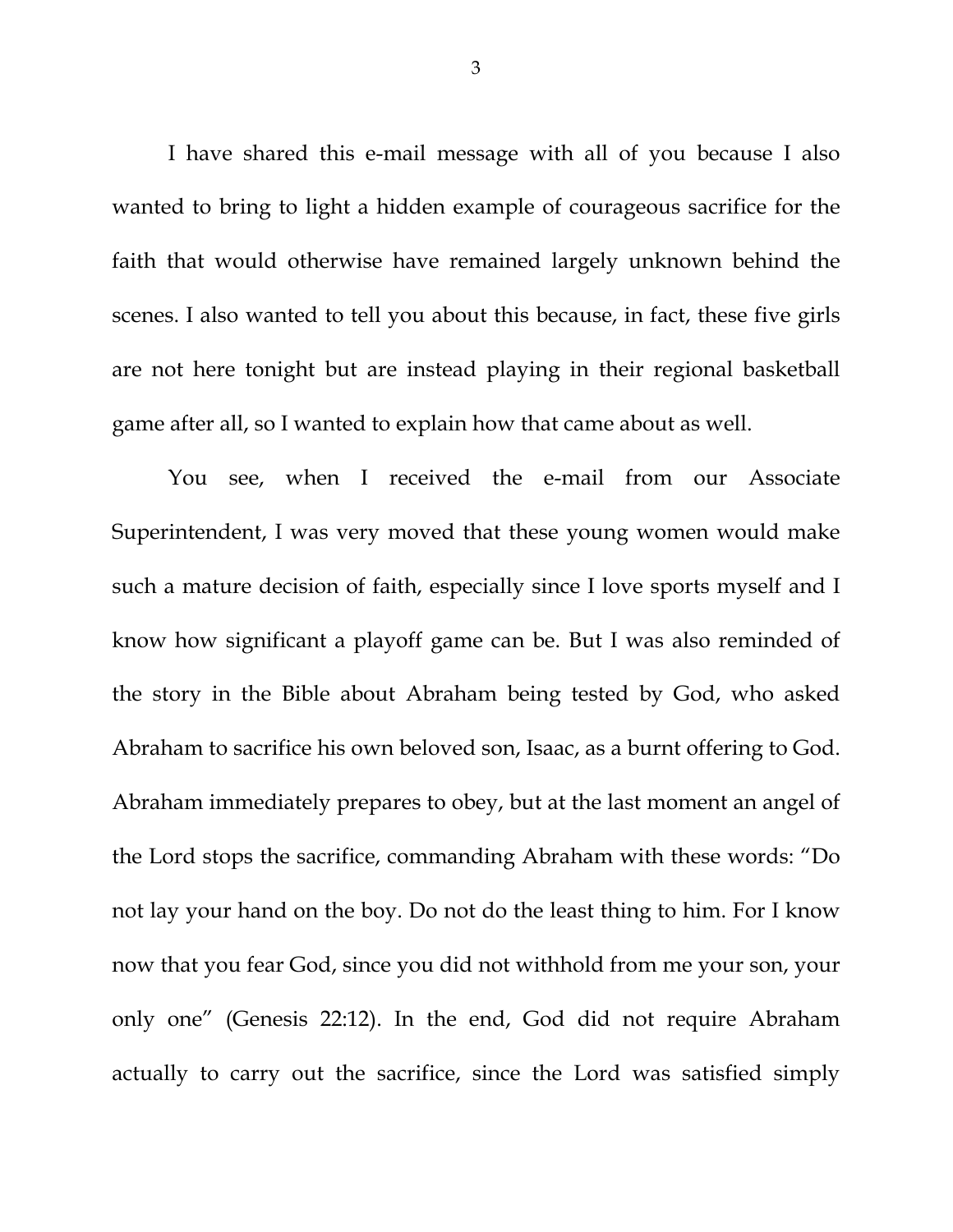knowing that Abraham was willing to put God above everything and everyone else.

 Now of course, skipping an 8th grade regional basketball game is not the same magnitude as sacrificing one's son, but it may feel that way to an eighth grader! So just as in the case of Abraham, I thought God would be satisfied knowing that these girls would be willing to make this sacrifice and put God above everything else, so I suggested the players be allowed to participate in tonight's basketball game and I offered to confirm them at another time, which I will be doing this Sunday morning at the ten o'clock Mass at our Cathedral in Springfield. I commend these girls on their willingness to offer a meaningful sacrifice to God and provide an extraordinary example of faith for all of us.

 Since "sacrifice" and "faith" are at the heart of this story, I would like to say a few words about each.

In popular usage, we tend to think of "sacrifice" as simply giving something up. But it really is much more profound than that. The word "sacrifice" comes from two Latin words, *sacer*, which means, "sacred," and *facere*, which means, "to make." So in its truest sense, "sacrifice" means to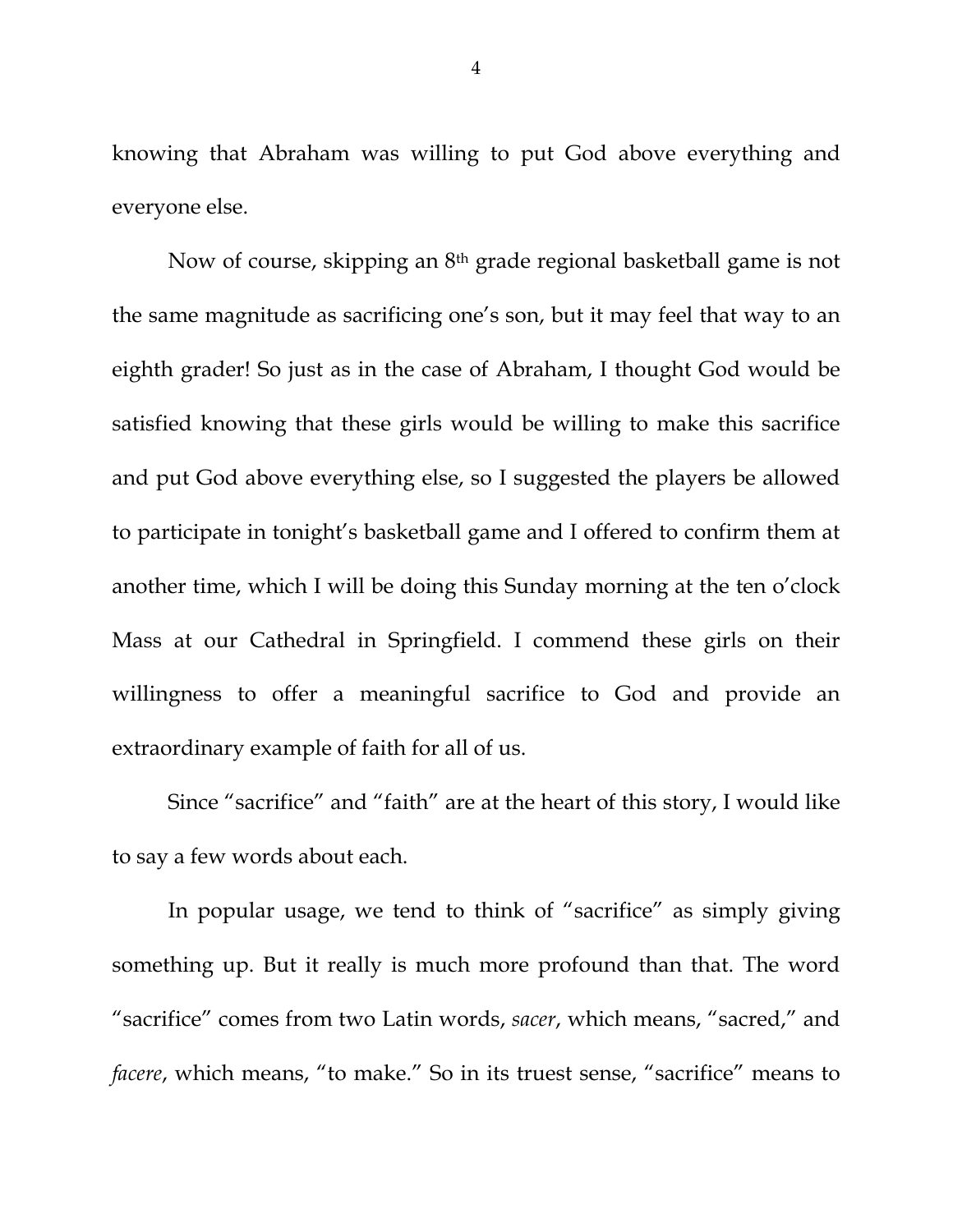make something or someone sacred or holy, that is, consecrated to God. The sacrifices that we make as a matter of faith out of love for God in fact make us sacred and holy in the sight of God. The perfect sacrifice was Christ's death on the cross. By this sacrifice of His only-begotten Son, God the Father showed His love for us, and by His willingness to die on the cross for our sins, Jesus makes us holy and consecrates us to His Father in heaven.<sup>1</sup> The sacrifice of Christ on the cross is commemorated and mysteriously made present in the Eucharistic sacrifice of the Church.2 Thus it is fitting that we celebrate the Sacrament of Confirmation in the context of the Holy Sacrifice of the Mass.

Believing that bread and wine become the Body and Blood of Christ in the Holy Sacrifice of the Mass and believing that the Sacrament of Confirmation completes the grace of Baptism by a special outpouring of the gifts of the Holy Spirit are matters of faith. Faith is a gift from God that invites a response from us by which we assent to the whole truth that God has revealed, the truth that brings a superabundant light as we search for the meaning of life.3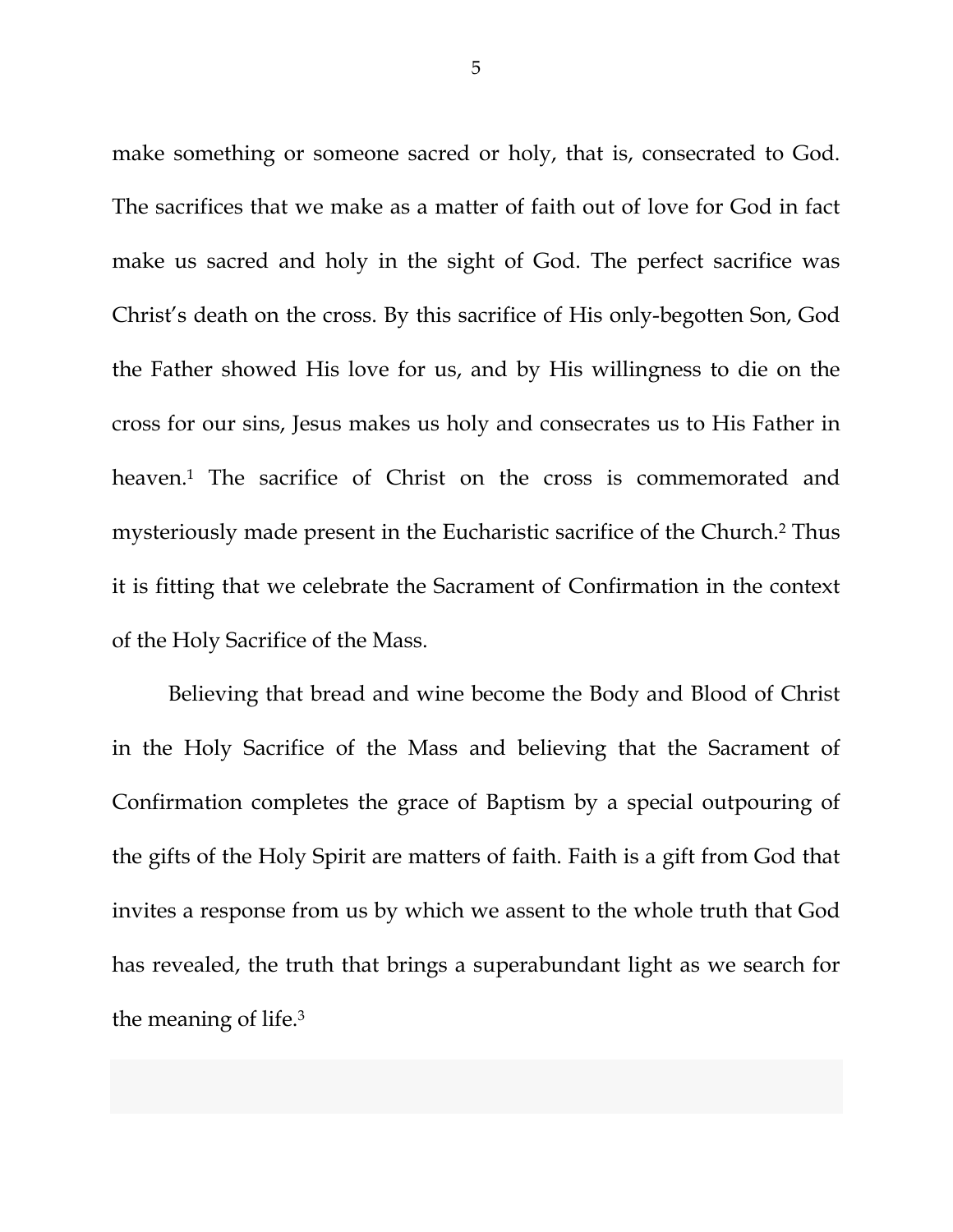As we go out into a world that is often hostile to religious faith, we must be provided with the spiritual weapons needed for battle with the forces of evil and we must be equipped with a strong suit of armor capable of protecting us. The Apostle Saint Paul describes this suit of armor in the following words: "Put on the armor of God so that you may be able to stand firm against the tactics of the devil" (Ephesians 6:11). The first and foremost weapon in this suit of armor is the shield of faith, as Saint Paul goes on to say: "In all circumstances hold faith up before you as your shield; it will help you extinguish the fiery darts of the evil one. Take the helmet of salvation and the sword of the spirit, the word of God" (Ephesians 6:16-17). Thus we say that Confirmation makes us soldiers of Christ, armed with the spiritual weapons needed for the spiritual battles that wage war upon our souls.

When the devil strives to lead us astray by tempting us to sin, faith shows us a view of the abyss of hell, so that we might behold the torments that will be the punishment of sinners. At the same time, "faith throws open the portals of heaven, where the highest rewards are prepared for those who persevere in the love of God and the pursuit of virtue."4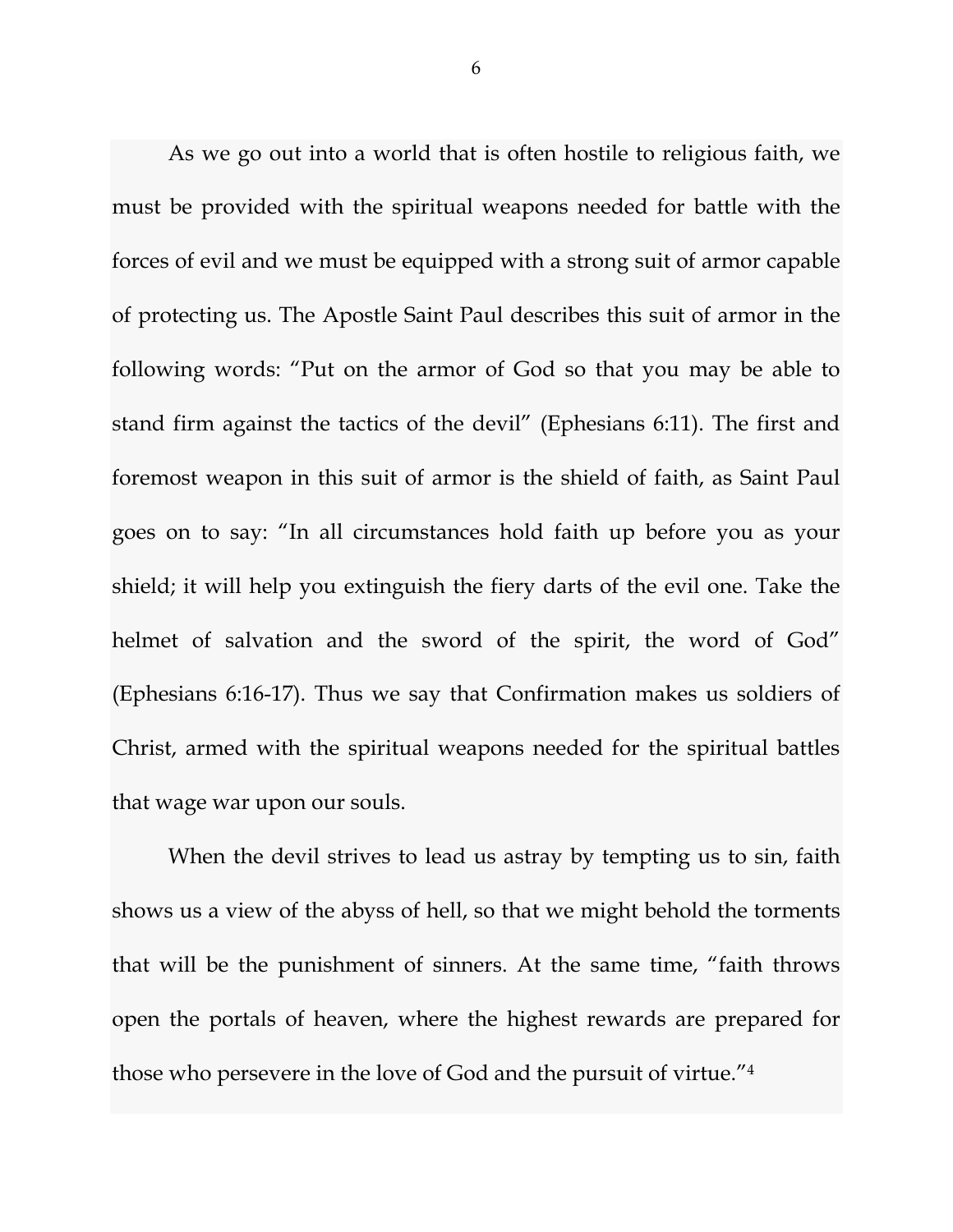The reception of the sacrament of Confirmation completes the grace we first received at baptism and strengthens us for the challenges of life. One of the biggest challenges in our secular world is the temptation not to practice the faith. If you give in to that temptation, you will be paying a heavy price. Imagine that you have studied and worked hard to get into a very elite college or top-tier university. Then, when you receive the letter notifying you that you have been admitted to this prestigious institution, you never attend any classes. What a waste that would be! Similarly, you have studied and worked hard to become full members of the Catholic Church. If you stop going to church after your Confirmation, you will squander not only all those years of preparation for your adult life as a Christian, but you will be rejecting a great gift that God has given to you. "For by the sacrament of Confirmation, the baptized are more perfectly bound to the Church and are enriched with a special strength of the Holy Spirit. Hence they are, as true witnesses of Christ, more strictly obliged to spread and defend the faith by word and deed."5

What this is saying is that Confirmation does not mark the completion of your involvement with the Church, but precisely the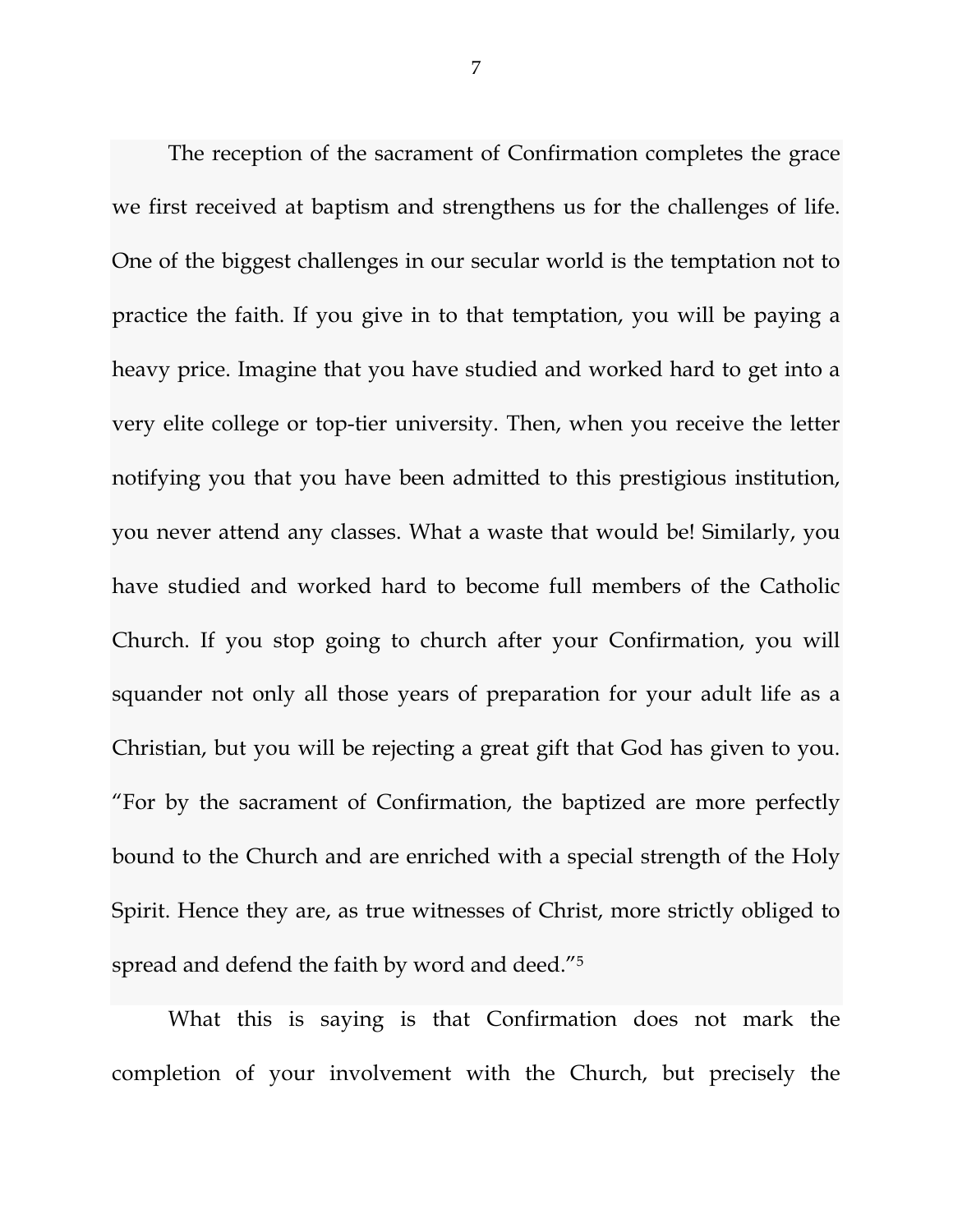opposite: Confirmation completes the grace of God first conferred at baptism and brings the recipient into full membership in the Church. Being a full member then brings some expectations and responsibilities, namely, to tell other people about your relationship with Jesus Christ, to manifest that relationship in the way you live, and invite other people to share in this faith. Of course, none of this is easy to do, so God gives us the special strength of His Holy Spirit to carry out these duties and responsibilities.

In advance of your Confirmation today, I sent some questionnaires to our candidates asking what receiving the Sacrament of Confirmation means to them. I am going to read some of their responses anonymously, so you can all get a sampling of what the Sacrament of Confirmation means to our candidates and how they plan to live out their Confirmation commitment.

[Read selected questionnaires].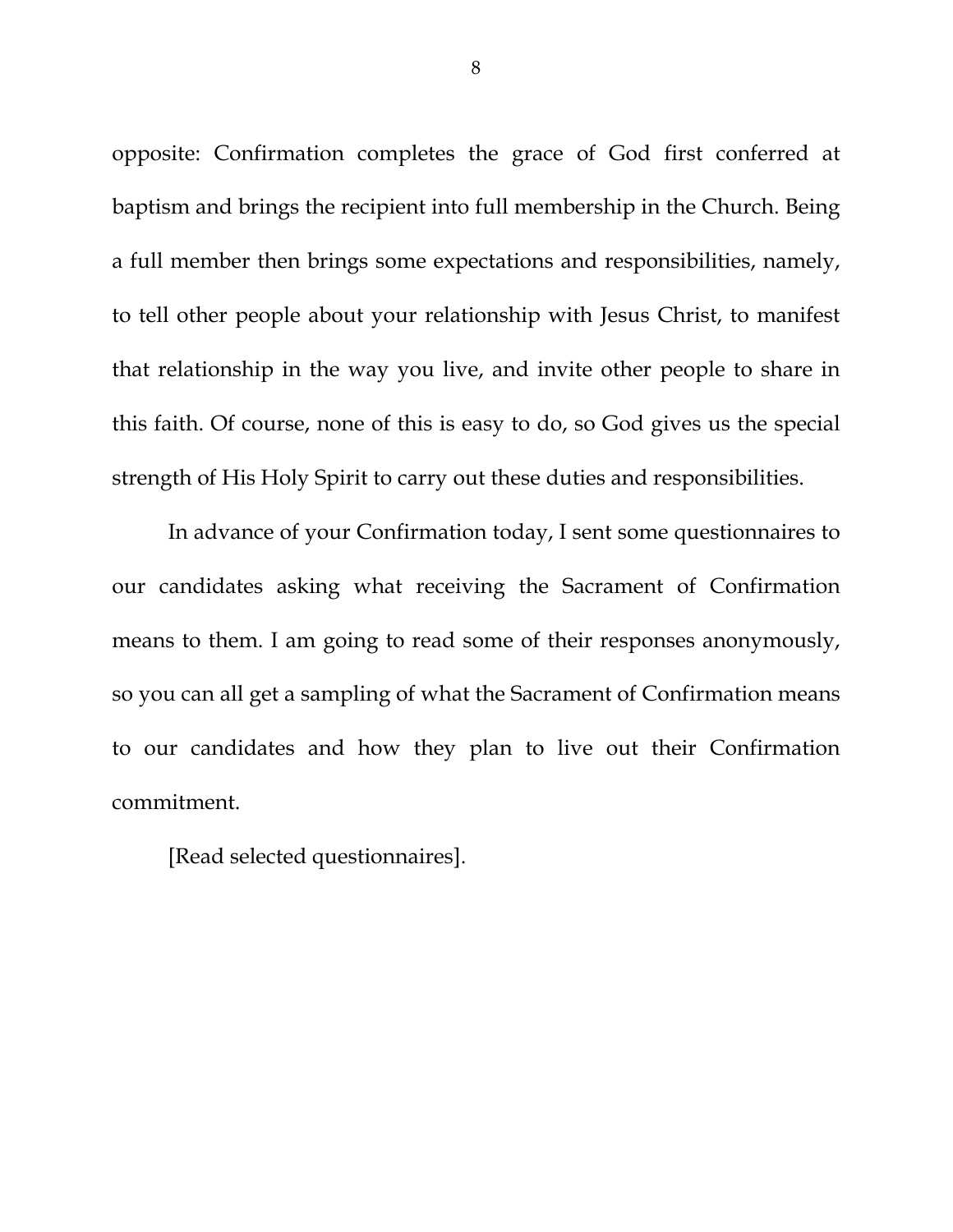In closing, I would like to sing a song for you. It's called "Oceans (Where Feet May Fail)" by Hillsong United.6 The lyrics express very well how the Holy Spirit will lead us and strengthen our faith in the presence of our Savior.

> You call me out upon the waters The great unknown, where feet may fail And there I find You in the mystery In oceans deep, my faith will stand …

And I will call upon Your name And keep my eyes above the waves When oceans rise My soul will rest in Your embrace For I am Yours and You are mine …

Your grace abounds in deepest waters Your sovereign hand, will be my guide Where feet may fail and fear surrounds me You've never failed and You won't start now

… So I will call upon Your name And keep my eyes above the waves